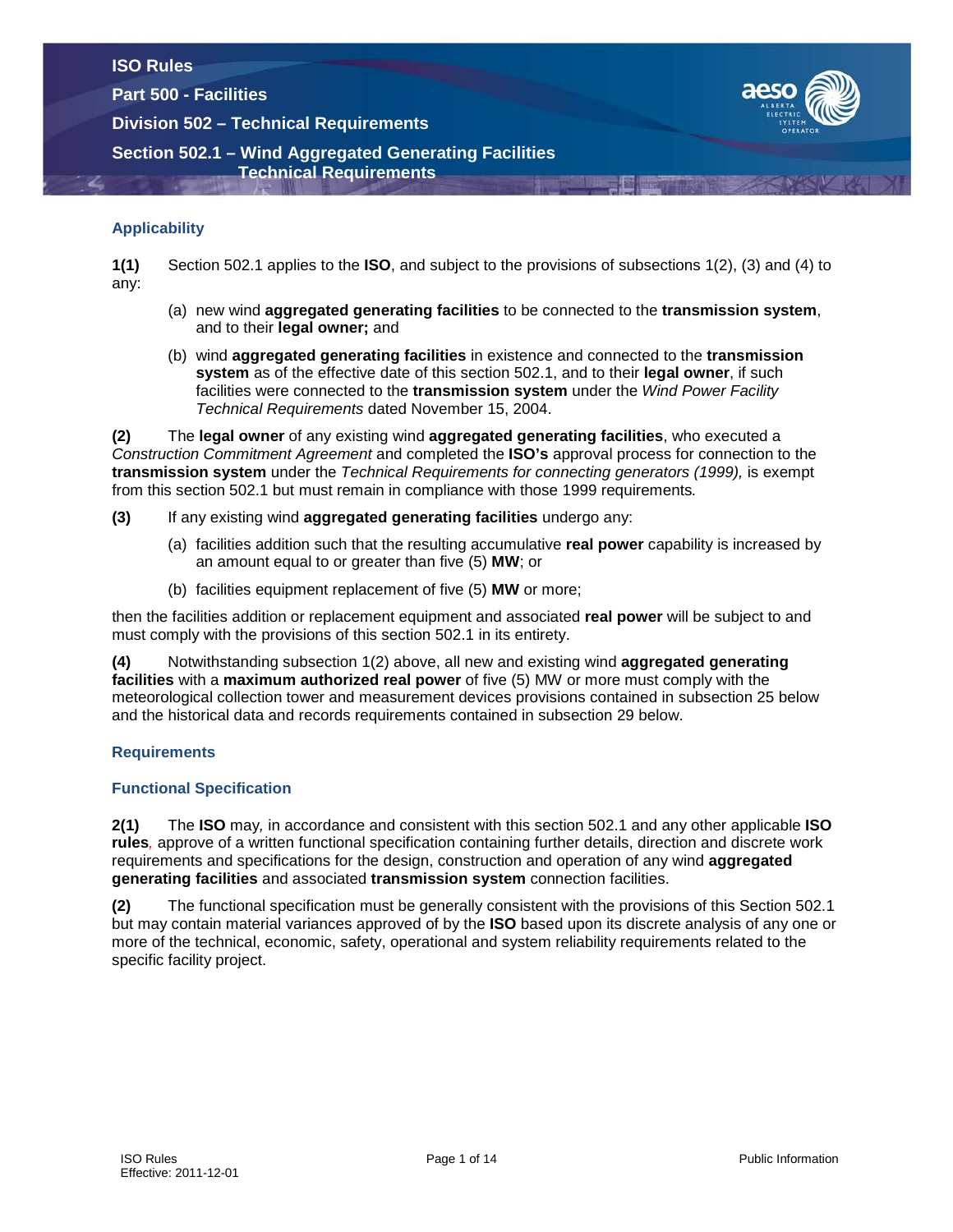

#### **Successor to Prior Requirements**

**3** Subject to subsection 4(2), the provisions of this Section 502.1 succeed the *Wind Power Facility Technical Requirements* dated November 15, 2004, and those requirements no longer will be in force and effect as of the effective date of this Section 502.1.

#### **Maximum Authorized Real Power for Wind Aggregated Generating Facilities**

**4(1)** The **legal owner** of any new wind **aggregated generating facilities** must submit to the **ISO** the **maximum authorized real power** for those wind **aggregated generating facilities,** and once the **ISO** approves the value, it will form part of the functional specification for the project.

**(2)** The **maximum authorized real power** for any existing wind **aggregated generating facilities** will be the "WPF Aggregated MW Capacity" as provided to the **ISO** under the requirements of section 5.1 set out in the *Wind Power Facility Technical Requirements* dated November 15, 2004.

**(3)** In accordance with the illustration set out in Appendix 2, the **ISO** will determine the **reactive power** capability requirements for any wind **aggregated generating facilities**, based on the **maximum authorized real power** determined under this subsection 4.

#### **Operating Voltage Requirements**

**5(1)** The **legal owner** of any wind **aggregated generating facilities** must submit to the **ISO** the value to be used for rated root mean square phase-to-phase voltage at:

- (a) the **point of connection** to the **transmission system,** based on the normal operating voltage levels at the specific location of the wind **aggregated generating facilities**; and
- (b) all **collector busses.**

**(2)** Once that value is approved by the **ISO**, it will form part of the functional specification for the project.

**(3)** The rated root mean square phase-to-phase voltage will be used in the application of this Section 502.1 to determine and apply:

- (a) the voltage ride-through requirements;
- (b) voltage regulation; and
- (c) the **reactive power** capability;

#### of the wind **aggregated generating facilities**.

# **Voltage Ride-Through Requirements**

**6(1)** Wind **aggregated generating facilities** with a **maximum authorized real power** amount equal to or greater than five (5) **MW** must meet the voltage ride-through requirements specified in this subsection 6.

**(2)** Each **legal owner** of wind **aggregated generating facilities** must ensure they are capable of continuous operation between ninety percent (90%) and one hundred and ten percent (110%) of the root mean squared rated phase-to-phase voltage at the **point of connection***.*

**(3)** Subject to subsection 6(4), wind **aggregated generating facilities** must not trip off-line any **wind turbine generator** that is producing **real power** due to voltage dips or post-transient voltage rises described in Appendix 1, resulting from normally cleared **transmission system** faults on any phase or combination of phases at or beyond the **point of connection**.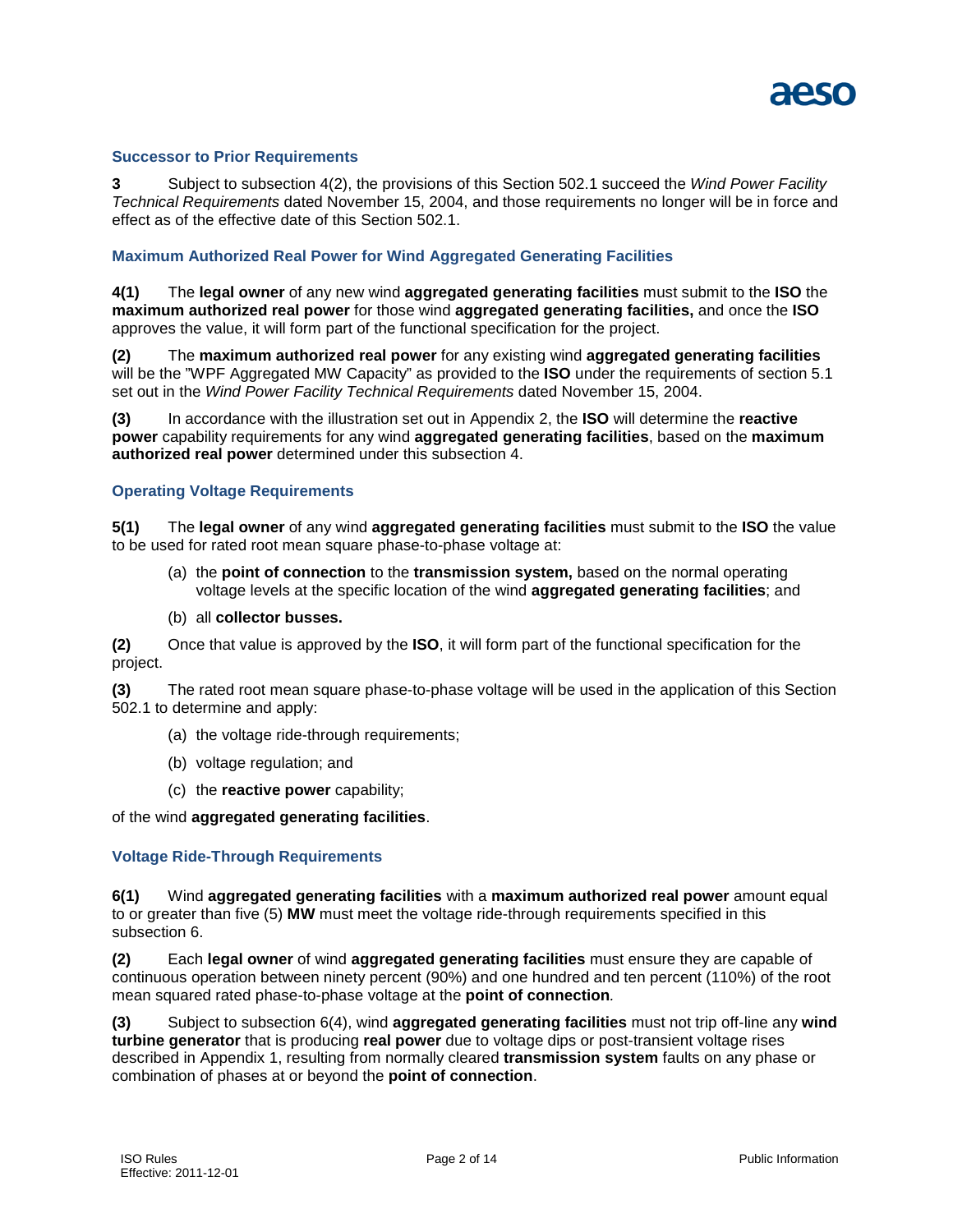

**(4)** Notwithstanding any other provision of this subsection 6, wind **aggregated generating facilities** are not required to ride through **transmission system** faults that:

- (a) cause a **forced outage** of a radial transmission line to the wind **aggregated generating facilities**;
- (b) occur on the wind **aggregated generating facilities** side of the **point of connection,** including the lower voltage network and the substation, or
- (c) result in a transfer trip or anti-islanding protection scheme to activate at the wind **aggregated generating facilities.**

# **Voltage Regulation**

**7(1)** The **ISO** will assess voltage regulation performance of wind **aggregated generating facilities** at the **collector busses** in accordance with this subsection 7.

**(2)** Wind **aggregated generating facilities** must be able to regulate voltage at the **voltage regulation system** point of control and as documented in the functional specification for the project, under both non-disturbance and disturbance conditions.

**(3)** Wind **aggregated generating facilities** must have a continuously variable, continuously acting, closed loop, centralized control **voltage regulation system** that measures voltage compared to a set point, and will control reactive devices including **wind turbine generators**, dynamic **reactive power**  resources, capacitor and reactor banks.

**(4)** The **voltage regulation system** must be continuously in service and controlling while the wind **aggregated generating facilities** are connected to the **transmission system** and regardless of the quantity of actual **real power** output from the wind **aggregated generating facilities**.

**(5)** The **voltage regulation system** set point must be adjustable by the **operator** of the wind **aggregated generating facilities** to a percentage between ninety five percent (95%) and one hundred and five percent (105%) of rated voltage.

**(6)** The **voltage regulation system** must operate in a voltage set point control mode to the exclusion of any other modes.

**(7)** The **voltage regulation system** must measure voltage that represents the overall voltage response of the wind **aggregated generating facilities**.

**(8)** The **voltage regulating system** must be capable of:

- (a) adjustable gain, or reactive droop compensation adjustable from zero to ten percent (0 to 10%); and
- (b) reactive current compensation to compensate for any step-up transformers connected to the **transmission system**.

**(9)** The combined settings of the **voltage regulation system** must be able to achieve a steady state voltage regulation of plus or minus zero point five percent (+/- 0.5%) of the voltage controlled by the **voltage regulation system**.

**(10)** The **ISO** will specify whether the **reactive current compensation** in the **voltage regulation system** must be implemented, which will form part of the functional specification for the project.

**(11)** The **ISO** may, upon no less than ninety (90) days notice in writing to the **legal owner** of any commissioned wind **aggregated generating facilities**, require a change to the setting of the reactive droop compensation gain or the reactive current compensation settings for those commissioned wind **aggregated generation facilities**.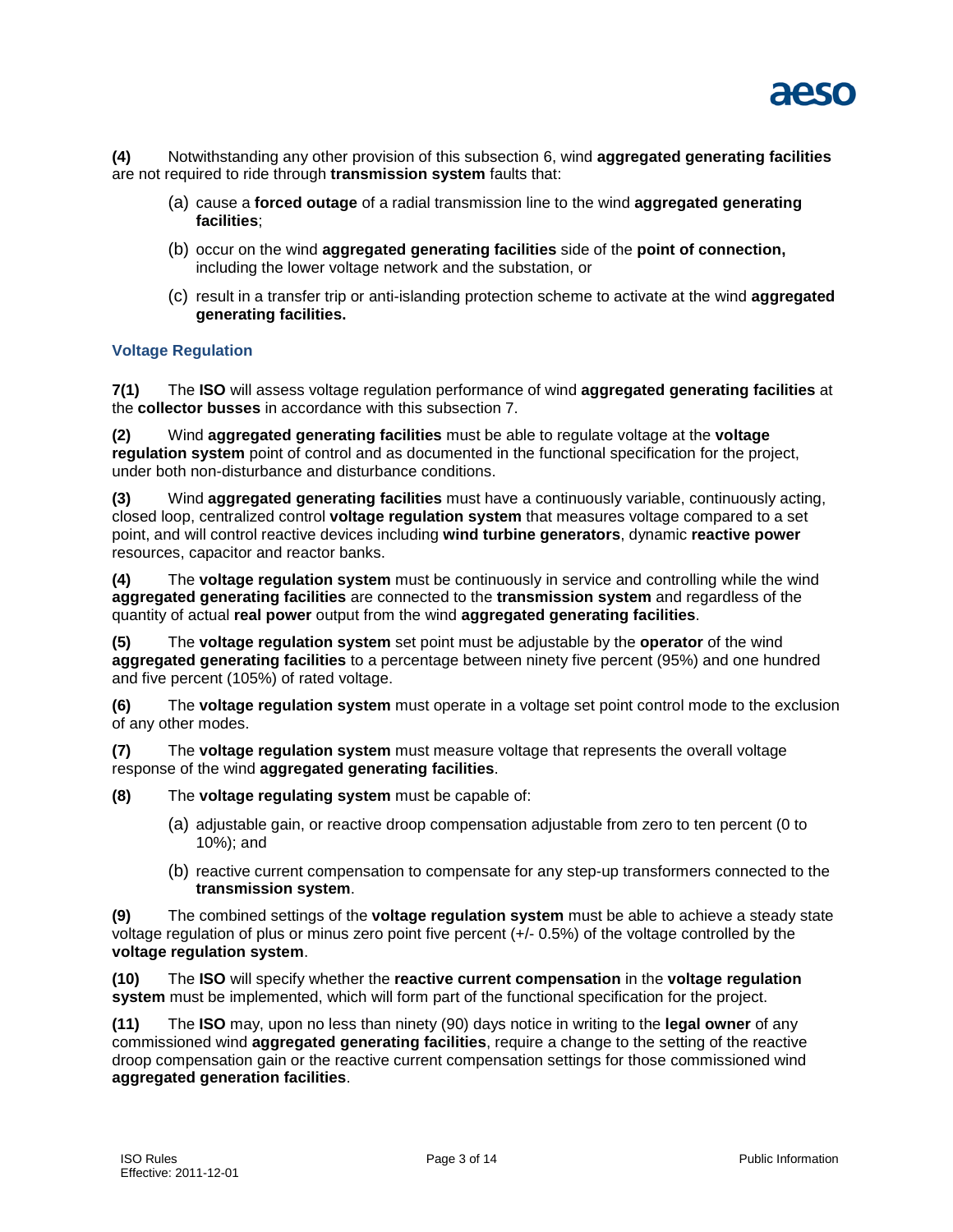

**(12)** The **voltage regulation system** must be calibrated such that a change in **reactive power** will achieve ninety five percent (95%) of its final value, no sooner than zero point one (0.1) seconds and no later than one (1) second following a step change in voltage.

**(13)** When the **voltage regulation system** requires the switching of a shunt reactive device, the switching operation must be delayed by ten (10) seconds.

# **External Voltage Regulation**

**8** No wind **aggregated generating facilities** may use or rely upon any **voltage regulation system** or **reactive power** resources that are external to the wind **aggregated generating facilities** without the approval of the **ISO,** which approval will form part of the functional specification for the project.

# **Wind Aggregated Generating Facilities Reactive Power Capability**

**9(1)** Dynamic and non-dynamic **reactive power** requirements must be based on the rated voltage at the **collector busses**.

**(2)** As illustrated in Appendix 2, the minimum continuous **reactive power** capability of any wind **aggregated generating facilities** to supply **reactive power** must meet or exceed plus zero point nine (+0.9) **power factor,** based on the **gross real power** up to and including the **maximum authorized real power** of the wind **aggregated generating facilities**.

**(3)** As illustrated in Appendix 2, the minimum continuous **reactive power** capability of any wind **aggregated generating facilities** to absorb **reactive power** must meet or exceed minus zero point nine five ( -0.95) power factor, based on the **gross real power** up to and including the **maximum authorized real power** of the wind **aggregated generating facilities**.

**(4)** Continuous **reactive power** capability referred to in subsections 10 and 11 may be aggregated to meet the requirements set out in subsections 9(2) and (3).

**(5)** All **reactive power** resources used to vary the **reactive power** output of the wind **aggregated generating facilities** within the requirements set out in subsections 9(2) and (3) must be under control of the **voltage regulation system**.

**(6)** The **operator** must not intentionally, and the control systems of wind **aggregated generating facilities** must not be designed to, reduce the **reactive power** capability from the dynamic reactive devices described in subsection 10, or the non-dynamic reactive resources described in subsection 11.

# **Dynamic Reactive Power Capability**

**10(1)** As illustrated in Appendix 2, the minimum dynamic **reactive power** capability of any wind **aggregated generating facilities** must meet or exceed plus zero point nine five (+0.95) **power factor** based on the **gross real power** up to and including the **maximum authorized real power** of the wind **aggregated generating facilities**.

**(2)** As illustrated in Appendix 2, the minimum dynamic **reactive power** capability of any wind **aggregated generating facilities** must meet or exceed minus zero point nine eight five (-0.985) **power factor** based on the **gross real power** up to and including the **maximum authorized real power** of the wind **aggregated generating facilities**.

**(3)** Wind **aggregated generating facilities** must have **reactive power** resources that are continuously acting and continuously variable under control of the **voltage regulation system**, and be able to respond to **transmission system** voltage fluctuations.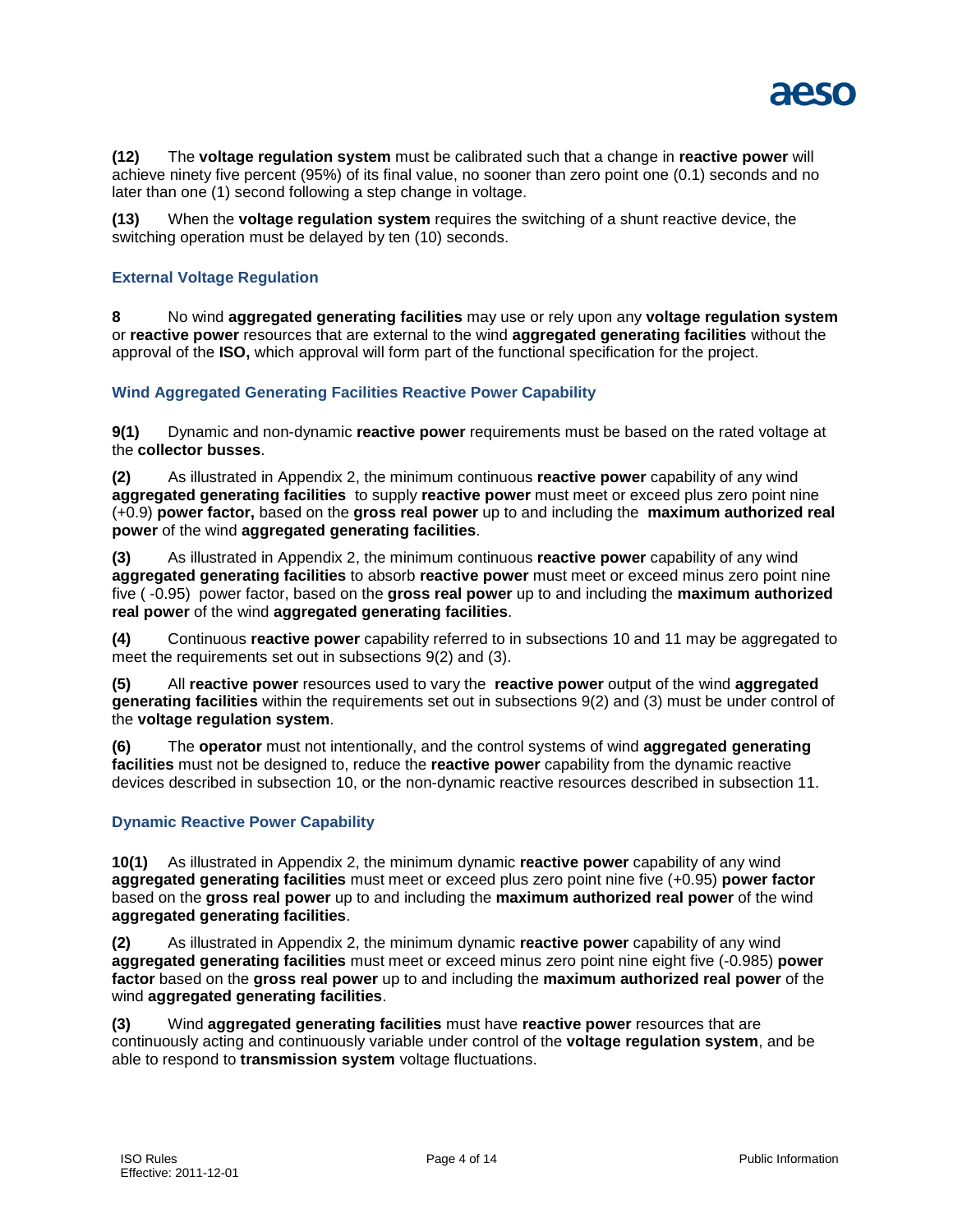

**(4)** For the purposes of subsections 10(1) and (2), a short term **reactive power** capability for a period of up to one (1) second will be deemed to meet the dynamic **reactive power** capability set out in those subsections.

**(5)** The short term **reactive power** capability referred to in subsection 10 (4) does not qualify for continuous **reactive power** described in subsection 9.

# **Non-Dynamic Reactive Power Capability**

**11(1)** For any wind **aggregated generating facilities**, the **MVAr** size of the individual shunt **reactive power** resources under control of the **voltage regulation system** must not be larger than the total range of the continuous capability of dynamic **reactive power** set forth in subsection 10.

**(2)** Any shunt **reactive power** resources installed in any wind **aggregated generating facilities** must be capable of being switched on no later than five (5) minutes after having been switched off.

#### **Operator Availability**

**12** The **legal owner** of any wind **aggregated generating facilities** must have a designated and qualified **operator** available twenty four (24) hours a day every day for contact and communication with the **ISO,** in accordance with **ISO rules** and other communication policies and protocols.

# **WECC Stability Control Requirements**

**13** After the effective date of this Section 502.1, if any **WECC** standards or policies specify the use of a **power system stabilizer** for wind **aggregated generating facilities** using a synchronous **wind turbine generator,** then based on those standards or policies the **ISO** by written notice to the **legal owner** may require the wind **aggregated generating facilities** to use such a **power system stabilizer**.

# **Transmission System Step-Up Transformer**

**14(1)** The voltage ratio, tap changer type, range and step size specifications for any transmission stepup transformer of any wind **aggregated generating facilities** must be such that the **reactive power** requirements specified in subsection 9 are fully available throughout the operating voltage range documented in the functional specification for the project.

**(2)** The connection of the **wind turbine generator** step-up transformer, **transmission system** stepup transformer or any combination of the two transformers for any wind **aggregated generating facilities** must be designed to provide:

- (a) a favorable circuit to block the transmission of harmonic currents; and
- (b) isolation of **transmission system** and **wind turbine generator** side ground fault current contributions.

**(3)** The wind **aggregated generating facilities** must utilize an effectively grounded wye connection on the high side of the **transmission system** step up transformer**.**

# **Off Nominal Frequency Requirements**

**15(1)** For wind **aggregated generating facilities** that have a requirement to protect equipment for offnominal frequency operation, the **legal owner** must install protective relays so as to accommodate operation for the specified time frames shown in the Table set out in Appendix 3.

**(2)** The trip setting of the protective relays must either: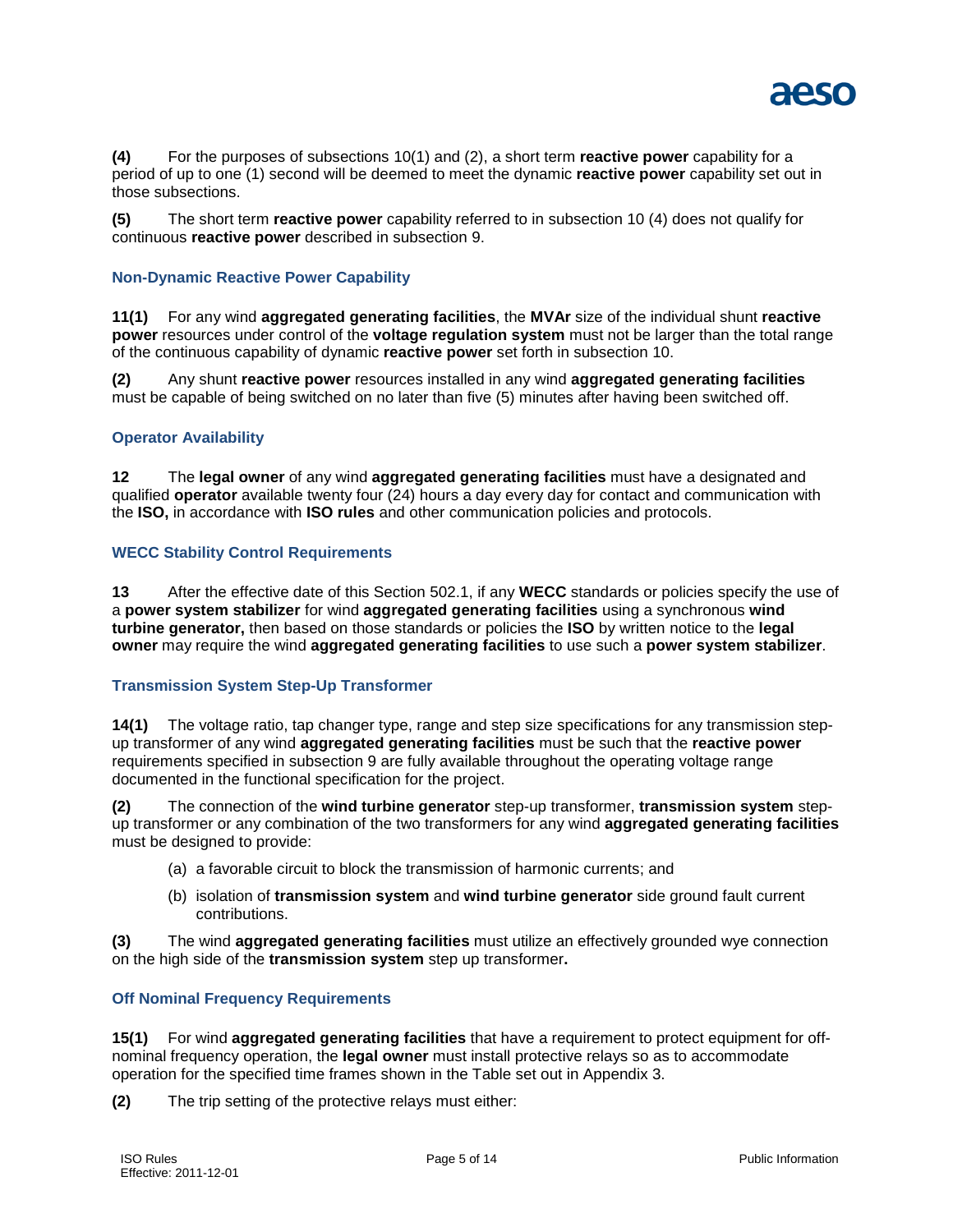

- (a) be set to the requirements set out in Appendix 3 with respect to the frequency versus time setting; or
- (b) automatically trip **load** to match the anticipated generation loss and at comparable frequency levels.
- **(3)** Any frequency relays installed to protect equipment for off-nominal frequency operation must:
	- (a) be solid state or microprocessor based;
	- (b) use a definite time characteristic; and
	- (c) not be disabled for **transmission system** voltages that are below eighty percent (80%) of the rated voltage without the approval of the **ISO,** which approval will form part of the functional specification for the project.

# **Over Frequency Control System Requirements**

**16(1)** Any wind **aggregated generating facilities** must have an over frequency control system that continuously monitors the frequency of the **transmission system** at a sample rate of at least thirty (30) per second and a resolution of at least zero point zero zero four (0.004) Hertz, and the over frequency control system must automatically control the **gross real power** output of the wind **aggregated generating facilities** at all times.

**(2)** The over frequency control system may have an intentional deadband of up to zero point zero three six (0.036) Hertz.

**(3)** The over frequency control system must be designed and calibrated to reduce the **gross real power** output at the **collector bus** based on the capability of all on-line **wind turbine generators** producing **real power** during an over frequency excursion, and such reductions must be:

- (a) proportional to the frequency increase by a factor of thirty three percent (33%) per Hertz of the **gross real power** output;
- (b) at a rate of five percent (5%) of the **gross real power** output per second; and
- (c) with no intentional time delay added to the control system.

**(4)** In accordance with subsection 15, for **transmission system** over frequency events greater than sixty one point seven (61.7) Hertz, wind **aggregated generating facilities** may trip due to the over frequency, but if the wind **aggregated generating facilities** remain connected to the **transmission system** then the over frequency control system must continue to ramp down the **gross real power** output in accordance with the requirements of this subsection 16.

**(5)** The over frequency control system requirements of this subsection 16 must have control priority over the power limiting control function and must reduce the **gross real power** output for an over frequency condition even when the requirements of subsection 18 are in effect.

# **Wind Aggregated Generating Facilities Disconnection**

**17(1)** Wind **aggregated generating facilities** must have systems, controls and related procedures to electrically disconnect the wind **aggregated generating facilities** from the **transmission system** either at:

- (a) the **point of connection**; or
- (b) the **collector bus** feeder breakers; or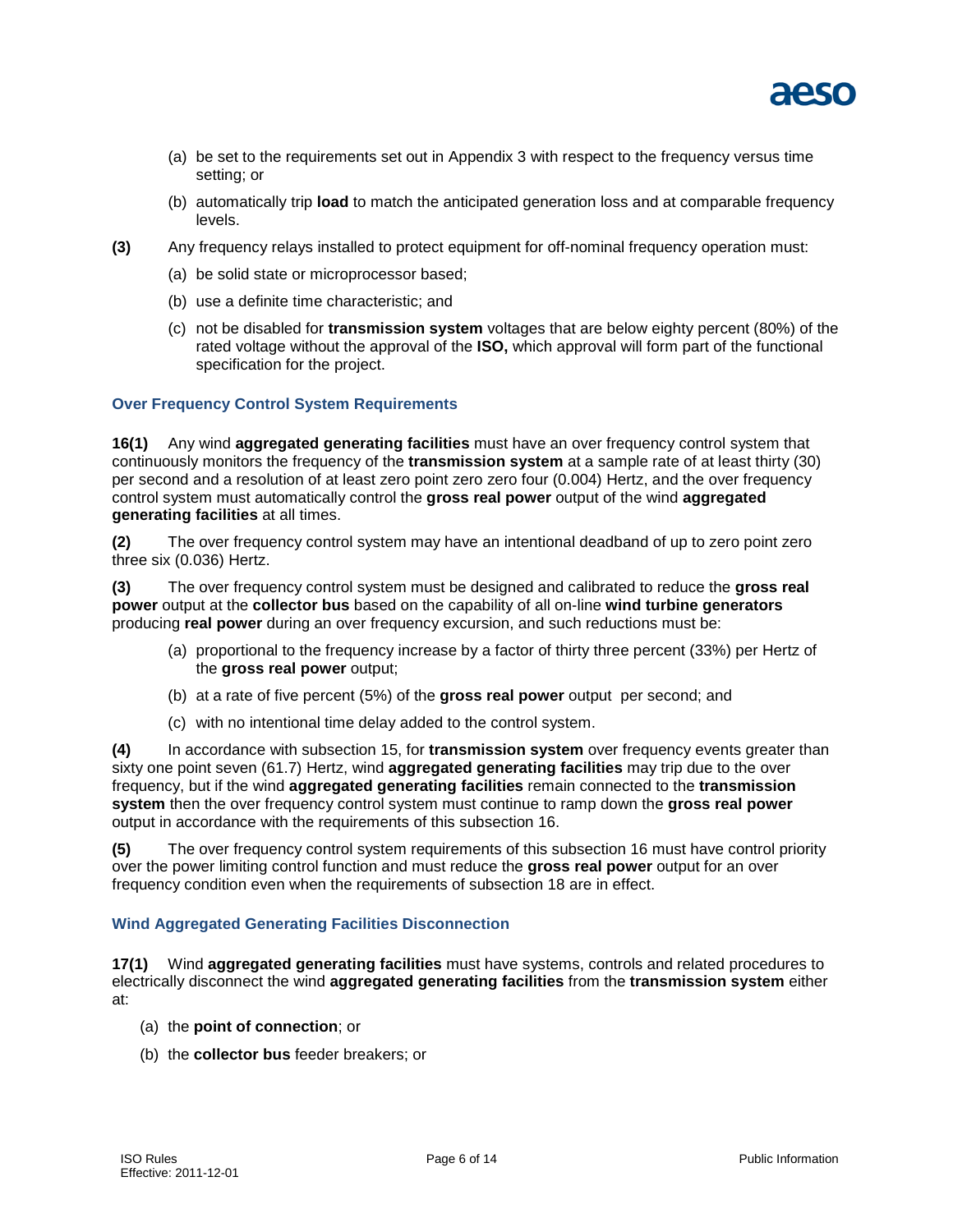

both of them as documented in the functional specification, after consultation among the **ISO**, the **legal owner** of the wind **aggregated generating facilities** and the **legal owner** of the applicable **transmission facility**.

**(2)** Wind **aggregated generating facilities** connecting to a **transmission facility** must provide the functionality and remote control capabilities to enable the **operator** of the **transmission facility** to open or trip any connecting breaker either at the **point of connection** or any **collector bus** feeder breakers, as applicable.

**(3)** Once a connecting breaker or feeder breaker of any wind **aggregated generating facilities** has been opened or tripped, then the **operator** may only electrically reconnect to the **transmission facility** after receiving approval from the **ISO**.

# **Wind Aggregated Generating Facilities Real Power and Ramp Rate Limitations**

**18(1)** Wind **aggregated generating facilities** must have the control capability to limit the **real power** output at the **point of connection** in accordance with any limits or instructions contained in any **directive,** and in any event the **real power** output must not exceed the tolerances described in this subsection 18.

**(2)** The **real power** control limit referred to in subsection 18(1) must be adjustable from the minimum operating output to the **maximum authorized real power,** at an average resolution of one (1) **MW**.

**(3)** When a **real power** control limit is in effect in accordance with a **directive** and wind speed conditions at the wind **aggregated generating facilities** are increasing, then subject to subsection 18(4), the **real power** limiting controls of the wind **aggregated generating facilities** must be capable of keeping the one (1) minute average **real power** output from exceeding the wind **aggregated generating facilities** limit specified in the **directive** by two percent (2%) of the **maximum authorized real power**.

**(4)** If a wind gust results in the **real power** control limit set out in the **directive** being instantaneously exceeded, then the wind **aggregated generating facilities** will remain in compliance if the **real power** output at the **point of connection** does not exceed the **real power** control limit by more than five percent (5%) of the **maximum authorized real power**.

**(5)** Wind **aggregated generating facilities** must be equipped with **ramp rate** limiting controls.

**(6)** The **ramp rate** limiting controls must be capable of limiting the ramp up of the **real power** of the wind **aggregated generating facilities,** and must be adjustable such that the **ramp rate** does not exceed, in **MW** per minute, a range equal to five percent (5%) of the **maximum authorized real power** to twenty percent (20%) of the **maximum authorized real power**.

**(7)** The default setting for the **ramp rate** limiting controls must be set at ten percent (10%), unless otherwise approved by the **ISO**, which approval will form part of the functional specification for the project.

**(8)** Any difference in the **real power** at the **point of connection** and any **collector busses** must be compensated for in the **real power** limiting and **ramp rate** limiting controls.

# **Wind Aggregated Generating Facilities Power Quality**

**19(1)** Wind **aggregated generating facilities** must be designed and operated to meet or exceed the minimum power quality standards set out in this subsection 19.

**(2)** With regard to voltage flicker as measured at the **point of connection**, the **legal owner** of any wind **aggregated generating facilities** must comply with the specifications set out in the version of the *International Electrotechnical Commission 61000-3-*7*, Electromagnetic compatibility (EMC) – Part 3-7: Limits - Assessment of emission limits for the connection of fluctuating installations to MV, HV and EHV power systems* that is in effect as of the date of the first **ISO** approved revision of the functional specification for the project.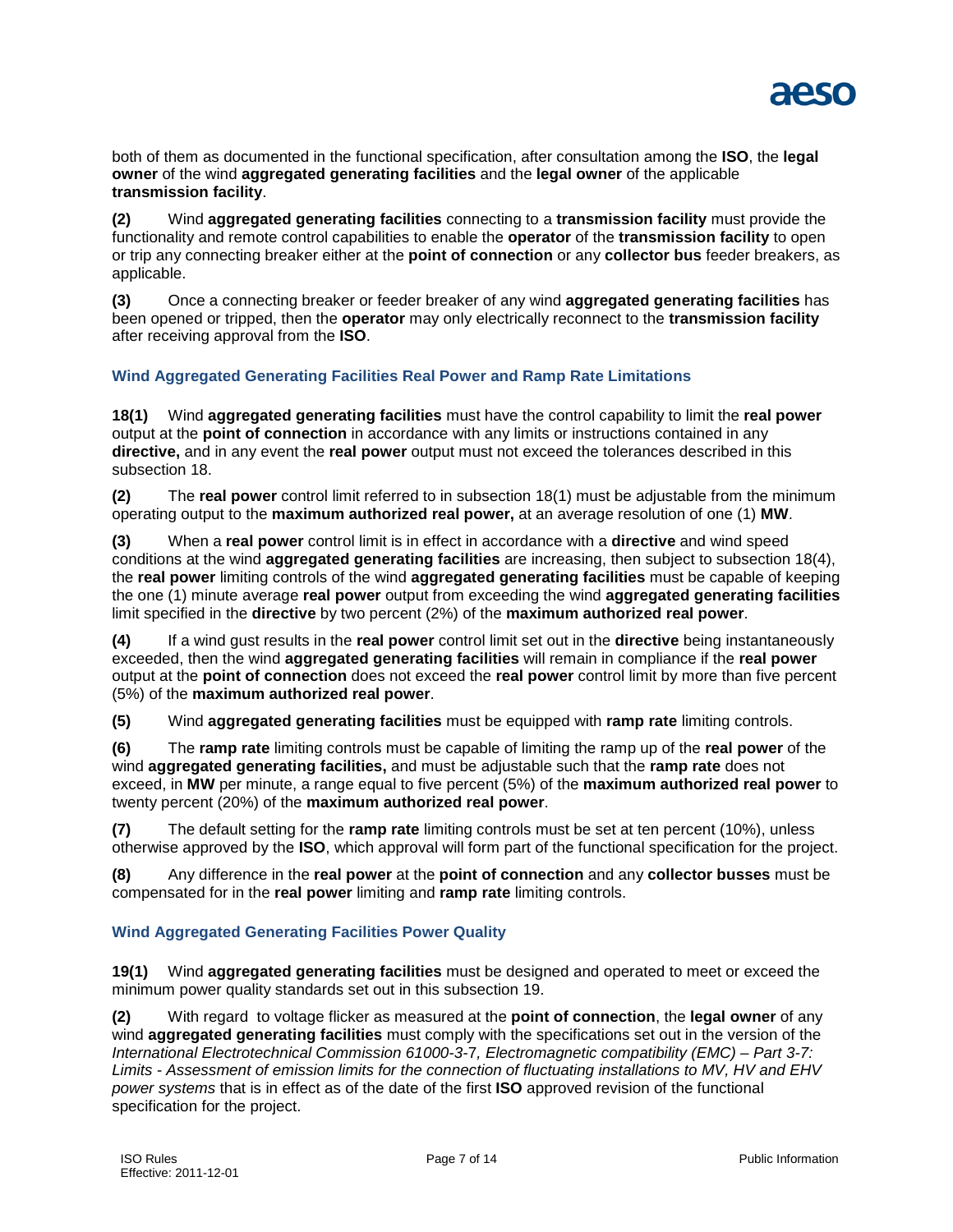

**(3)** Upon request from the **legal owner** of any new wind **aggregated generating facilities**, the **ISO** must provide a written description of the specific harmonic-impedance envelope at a proposed **point of connection** for those wind **aggregated generating facilities**.

**(4)** With regard to harmonics as measured at the **point of connection,** the **legal owner** of any wind **aggregated generating facilities** must comply with the version of the *IEEE Standard 519, Recommended Practices and Requirements for Harmonic Control in Electrical Power Systems – Section 11* that is in effect as of the date of the first **ISO** approved revision of the functional specification for the project*.*

**(5)** Any wind **aggregated generating facilities** must include systems and components designed to avoid introducing resonance into the **transmission system**, with such design specifications to apply to self-excitation of induction machines, transformer ferroresonance, resonant effects of capacitor additions and the capacitance of collector cables.

**(6)** Wind **aggregated generating facilities** must not cause any voltage unbalance on the **transmission system**, as measured at the **point of connection**, in excess of the value specified by the **ISO**, which will form part of the functional specification for the project.

# **Grounding**

**20** Any wind **aggregated generating facilities** must be designed and constructed to take in to account that the **transmission system** operates as an effectively grounded system.

# **Lightning Surge Protection**

**21** The lightning surge protection for any substation facilities associated with any wind **aggregated generating facilities** must be designed to take into account the average isokeraunic level for the site location of the wind **aggregated generating facilities**, and to be compatible with the connecting **transmission facility** to ensure coordination of insulation levels.

# **Fault Interrupting Devices**

**22(1)** Any wind **aggregated generating facilities** must be designed to:

- (a) account for the fault contributions from both the **transmission system** and the wind **aggregated generating facilities**; and
- (b) have fault interrupting and momentary withstand ratings that are adequate to meet the maximum expected fault levels, with a margin for future anticipated fault levels as approved by the **ISO** which approval will form part of the functional specification for the project.

**(2)** The wind **aggregated generating facilities** must not use high voltage fuses at sixty (60) kilovolts or higher.

# **Isolating Devices**

**23(1)** Any wind **aggregated generating facilities** must be designed with manually operable isolation switches at all points of isolation as documented in the functional specification, after consultation among the **ISO**, the **legal owner** of the wind **aggregated generating facilities** and the **legal owner** of the applicable **transmission facility.**

**(2)** The isolation switches must permit visual verification of electrical isolation and have the capability of being locked open with multiple locks.

# **Supervisory Control and Data Acquisition Additional Requirements**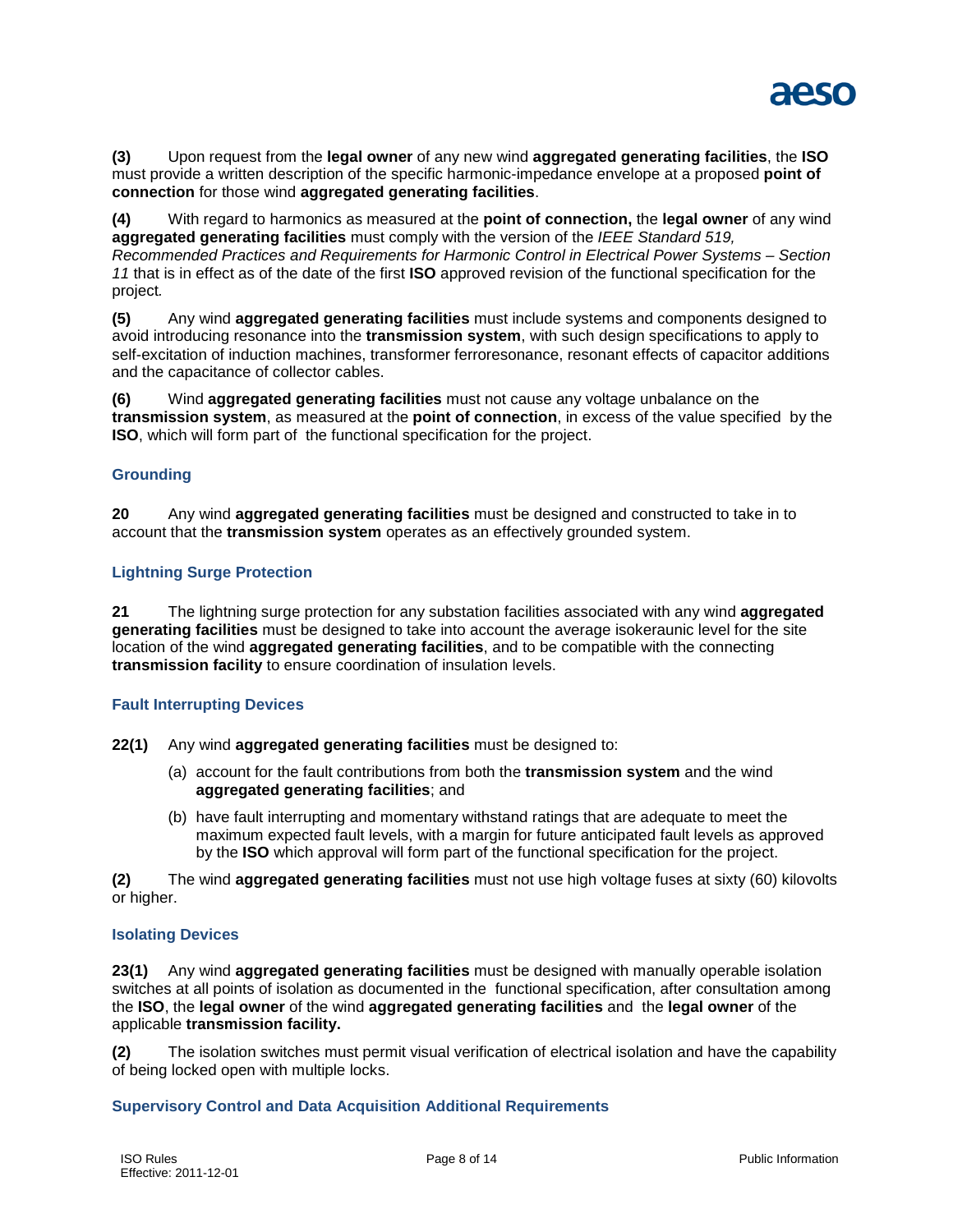

**24** In addition to complying with the version of the *AESO SCADA Standard* referenced in the functional specification for the project any wind **aggregated generating facilities** must provide the following additional specific data and records:

- (a) **voltage regulation system** set-point;
- (b) potential **real power** capability, being the **real power** that would have been produced at the **point of connection** without wind **aggregated generating facilities** curtailment and based on real time meteorological conditions at each available **wind turbine generator**;
- (c) **real power** limit, being the **MW** limit used in the power limiting control system at the wind **aggregated generating facilities;** and
- (d) on / off status for the wind power limiting control system at the wind **aggregated generating facilities**.

#### **Meteorological Collection Tower and Measurement Devices Requirements**

**25(1)** Any wind **aggregated generating facilities** must have a meteorological collection tower and related devices installed in accordance with the provisions of this subsection 25.

**(2)** The tower must be equipped with two (2) sets of weather measurement devices in accordance with the following:

(a) for any new wind **aggregated generating facilities**:

(i) one device must take measurements at the **wind turbine generator** hub height; and

- (ii) the must take measurements at a height that the **ISO** specifies in the functional specification.
- (b) for any existing wind **aggregated generating facilities,** the measurements must be taken at heights specified by the **ISO** in writing after consultation with the **legal owner**.
- **(3)** The measurement devices must measure, on a ten (10) minute average value;
	- (a) wind speed in meters per second (m/s), with a precision for instantaneous measurements to the nearest zero point one (0.1) meters per second;
	- (b) wind direction in degrees from true north, with a precision for instantaneous measurements to the nearest one (1) degree;
	- (c) barometric pressure in HectoPascals (HPa), with a precision for instantaneous measurements to the nearest six (6)-Pa; and
	- (d) ambient temperature in degrees Celsius (°C), with a precision for instantaneous measurements to the nearest zero point one (0.1) degrees Celsius.

**(4)** The **legal owner** must submit to the **ISO** the data specified in this subsection 25 in the method and format the **ISO** specifies:

- (a) in the functional specification for any new wind **aggregated generating facilities**; or
- (b) in writing to the **legal owner** for any existing wind **aggregated generating facilities**.

# **Wind Aggregated Generating Facilities Synchrophasor Measurement**

**26(1)** Any wind **aggregated generating facilities** must have equipment installed for synchronized phasor measurements that complies with the specifications contained in the version of the *AESO Requirements for Phasor Measurement Units* standard as referenced in the functional specification for the project

**(2)** Synchronized phasor measurements must take place at the following points: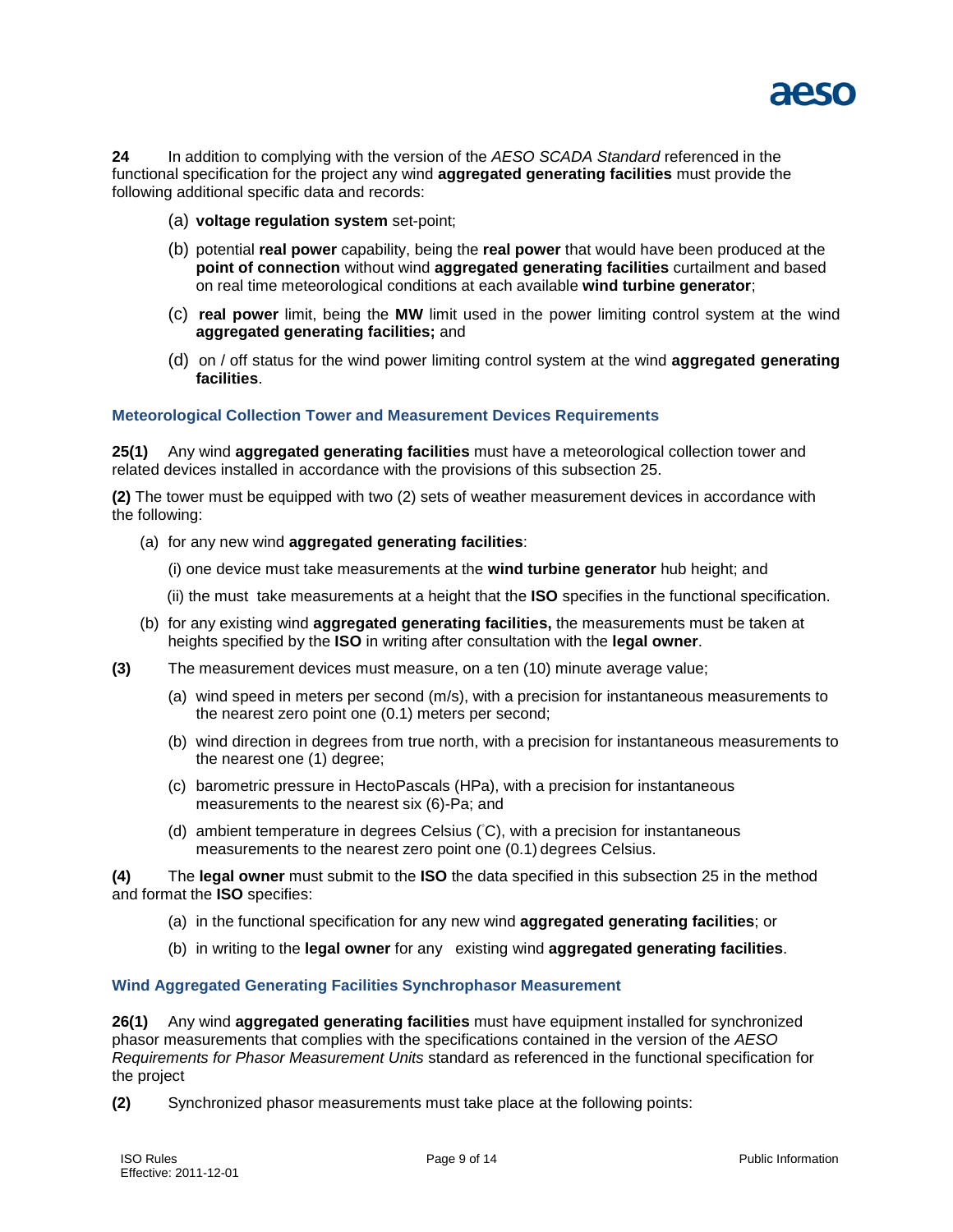

- (a) all three (3) phase to ground voltages at each **collector bus** of the wind **aggregated generating facilities;**
- (b) all three (3) phase currents for each transmission step-up transformer on the low voltage side of the transformer; and
- (c) all three (3) phase to ground voltages and currents at each **point of connection** of the wind **aggregated generating facilities.**

#### **Wind Aggregated Generating Facilities Testing Post Connection**

**27(1)** Following the connection of any wind **aggregated generating facilities** to the **transmission system,** the **legal owner** must test the wind **aggregated generating facilities** in accordance with the provisions of subsection 27(2), and must provide the test results and report as per the **ISO** document *"Requirements for Model Validation"* no later than sixty (60) days following the date upon which wind speed conditions reasonably will allow for the tests to be conducted.

- **(2)** The following specific tests must be completed:
	- (a) A **voltage regulation system** and **reactive power** response test, which demonstrates the ability of the wind **aggregated generating facilities** to control the **collector bus** and **transmission system** voltage in a stable manner, and which test consists of injecting a test signal to the voltage reference point of the **voltage regulation system**;
	- (b) A **reactive power** capability test, which demonstrates the ability of the wind **aggregated generating facilities** to provide continuous **reactive power** in accordance with subsection 9 of this rule*;*
	- (c) A voltage set-point capability test, which demonstrates the ability of the wind **aggregated generating facilities** to adjust the voltage set-point of the **voltage regulation system** to any applicable provisions of the **ISO rules**.
- **(3)** The **ISO** may specify the additional following tests in the functional specification for the project:

(a) a harmonic test which must demonstrate that harmonic levels for the wind **aggregated generating facilities** are within the specifications set out in subsection 19(4); and

(b) A voltage flicker test, which must demonstrate that the flicker levels for the wind **aggregated generating facilities** are within the specifications set out in subsection 19(2).

**(4)** The **ISO,** by written notice, may require the **legal owner** of any wind **aggregated generating facilities** to repeat any of the tests set out in this subsection 27 if:

- (a) there is evidence that the results of the tests do not correlate with the actual response, except in instances where the lack of correlation was caused by equipment problems that were subsequently corrected; or
- (b) there are changes in any applicable **NERC** or **WECC** policy or standards requirements which necessitate a repeat of any of the tests

#### **Provision of Modeling Information from Wind Aggregated Generating Facilities**

**28(1)** The **legal owner** of any wind **aggregated generating facilities** must provide to the **ISO** all reasonably requested data and records to allow for the modeling of the **wind turbine generators**, transformers, collector systems, control systems and other installations of the wind **aggregated generating facilities**.

**(2)** Where an appropriate model is not available within Siemens' PSS/E software, the **legal owner**  must supply a working user written PSS/E model.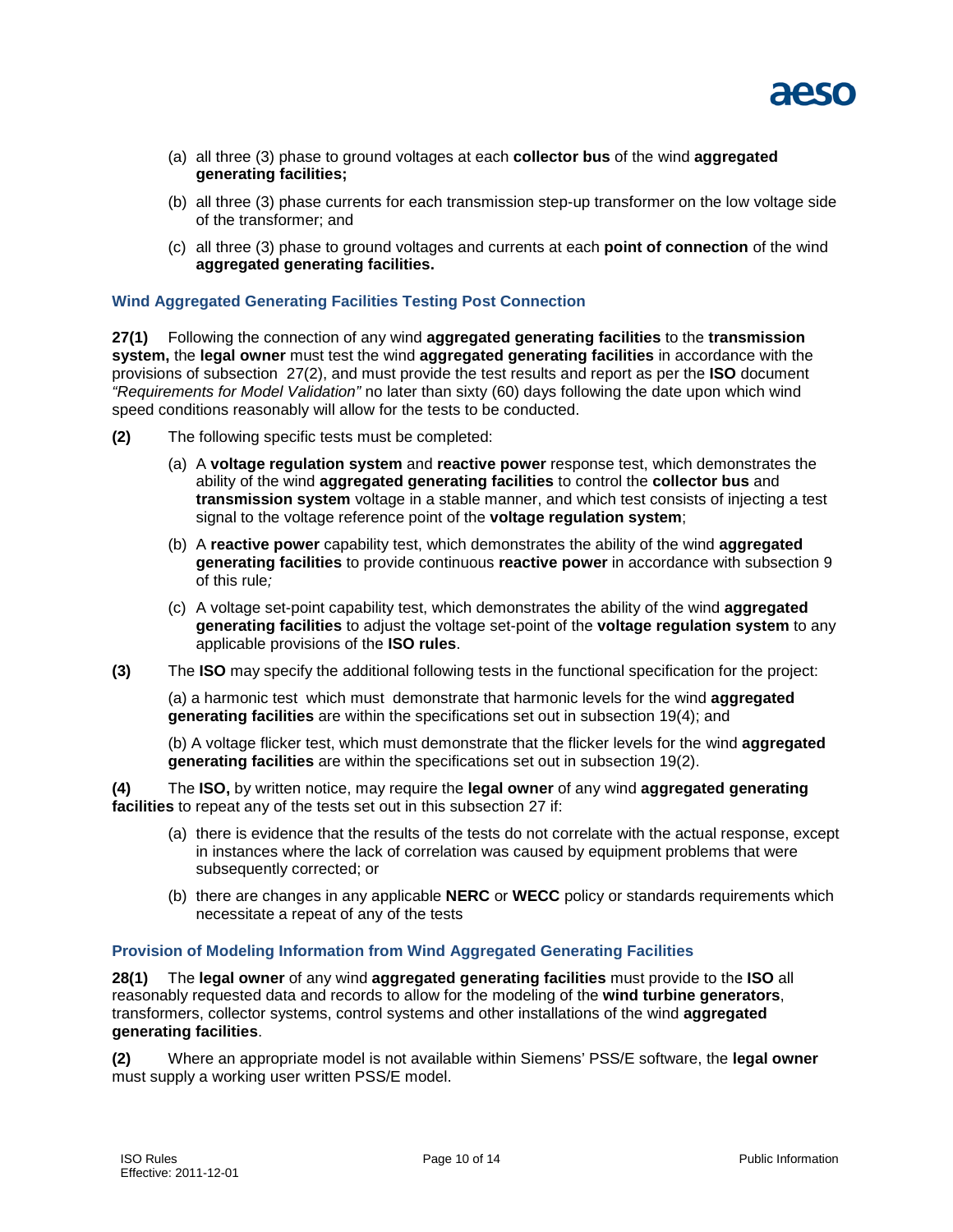

**(3)** If the **legal owner** supplies such a model to the **ISO**, then in addition the **legal owner** must provide a compiled code of the model, and maintain the user written model compatible with current and new releases of PSS/E until such time as the **legal owner** provides a standard model to the **ISO**.

**(4)** The **legal owner** must also provide the **ISO** with power system studies which demonstrate that the wind **aggregated generating facilities** are capable of meeting the voltage ride-through requirements specified in subsection 6.

**(5)** The **legal owner** must provide a **voltage regulation system** model with validated data demonstrated by a physical performance test of at least one (1) **voltage regulation system** device used at the wind **aggregated generating facilities.**

**(6)** The **legal owner** must re-validate all model data if the **ISO** provides written notice that there is evidence that the modeled response of the wind **aggregated generating facility** does not correlate with the actual response, except in instances where the lack of correlation was caused by equipment problems that were subsequently corrected.

# **Wind Aggregated Generating Facilities Data and Records Requirements**

**29(1)** Subject to the provisions of this subsection 29, the **legal owner** of any wind **aggregated generating facilities** must retain historical data and records consisting of ten (10) minute averaged meteorological data, including wind speed, wind direction, temperature, barometric pressure, and details on the height of the measurements.

**(2)** The **legal owner** must provide the historical data and records referred to in this subsection 29 to the **ISO**.

**(3)** Upon the **ISO's** written request**,** the **legal owner** must, subject to availability, provide such historical data and records for up to two (2) calendar years prior to the **commissioning** period for any new wind **aggregated generating facilities,** and the most recent two (2) year period for existing wind **aggregated generating facilities**.

**(4)** The **legal owner** in addition must provide the **ISO** with specific **wind turbine generator** data and records, including hub height, turbine land coordinates, turbine power curves, high wind speed cut-out and any applicable temperature cut-outs.

**(5)** The **legal owner** must provide to the **ISO** the data and records referred to in this subsection 29 in a method and format the **ISO** specifies, which for new wind **aggregated generating facilities** will be contained in the in the functional specification for the project.

# **Appendices**

Appendix 1 – Voltage Ride Through Requirements

Appendix 2 – Reactive Power Capability

Appendix 3 - Trip Settings of Off-Nominal Frequency Protective Relays

# **Revision History**

| <b>Effective</b> | <b>Description</b>     |
|------------------|------------------------|
| 2011/12/01       | <b>Initial Release</b> |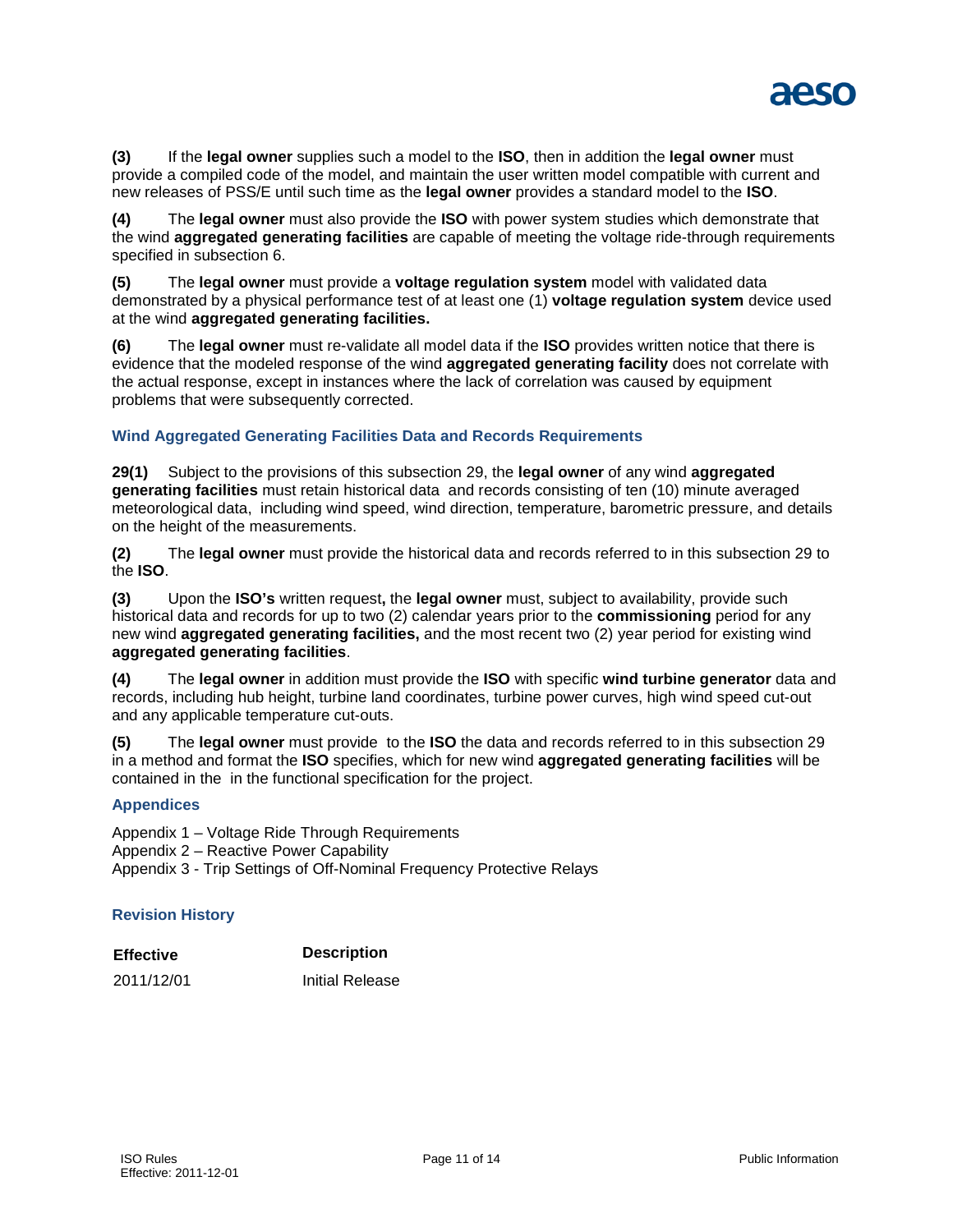# aeso

# **Appendix 1**

# **Voltage Ride Through Requirements**

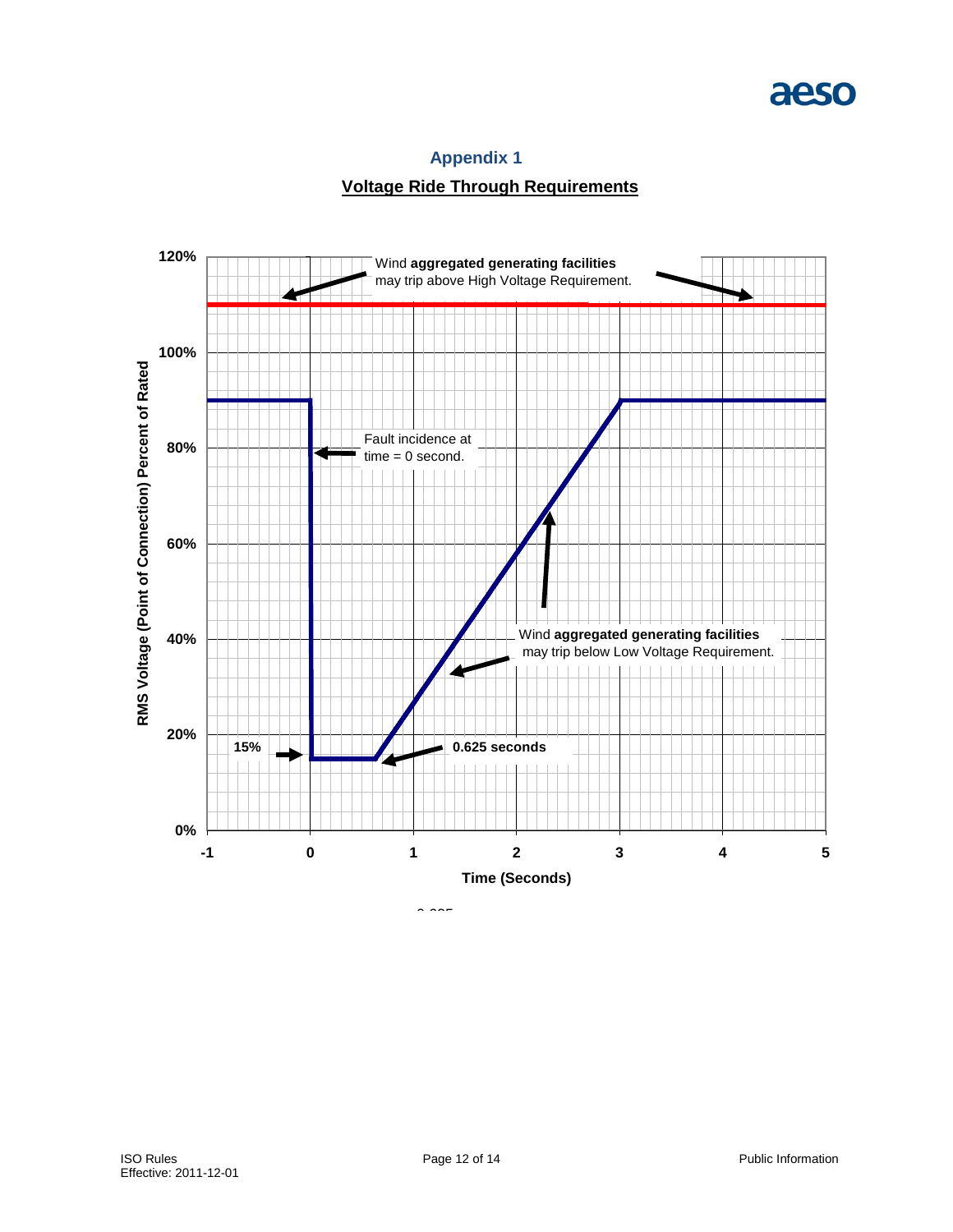# **Appendix 2**

# **Reactive Power Capability**